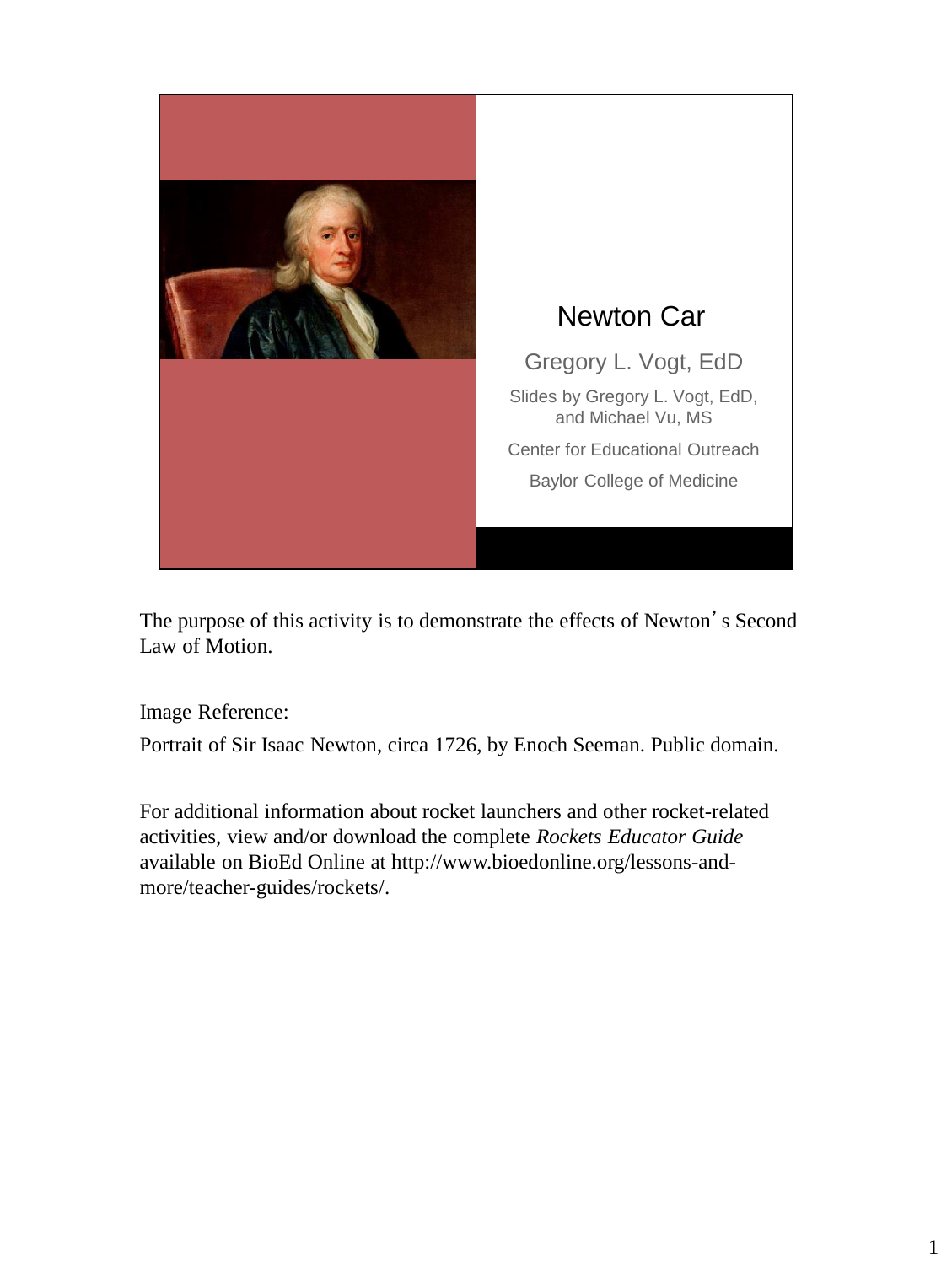

# **Getting Started**

Assemble Newton Car using a block of wood as the base. Three dowels can be placed into drilled holes and held with glue, or three large screws can be used. Tie a loop of string and slide over rubber band(s). Place the ends of the rubber band(s) over the twin posts. Pull the looped string back over the remaining post. Make sure the rubber band(s) are taut.

### **Image Reference**

Vogt, G.L. (2009). *The Newton Car: Force and Motion*. Center for Educational Outreach. Houston, TX: Baylor College of Medicine.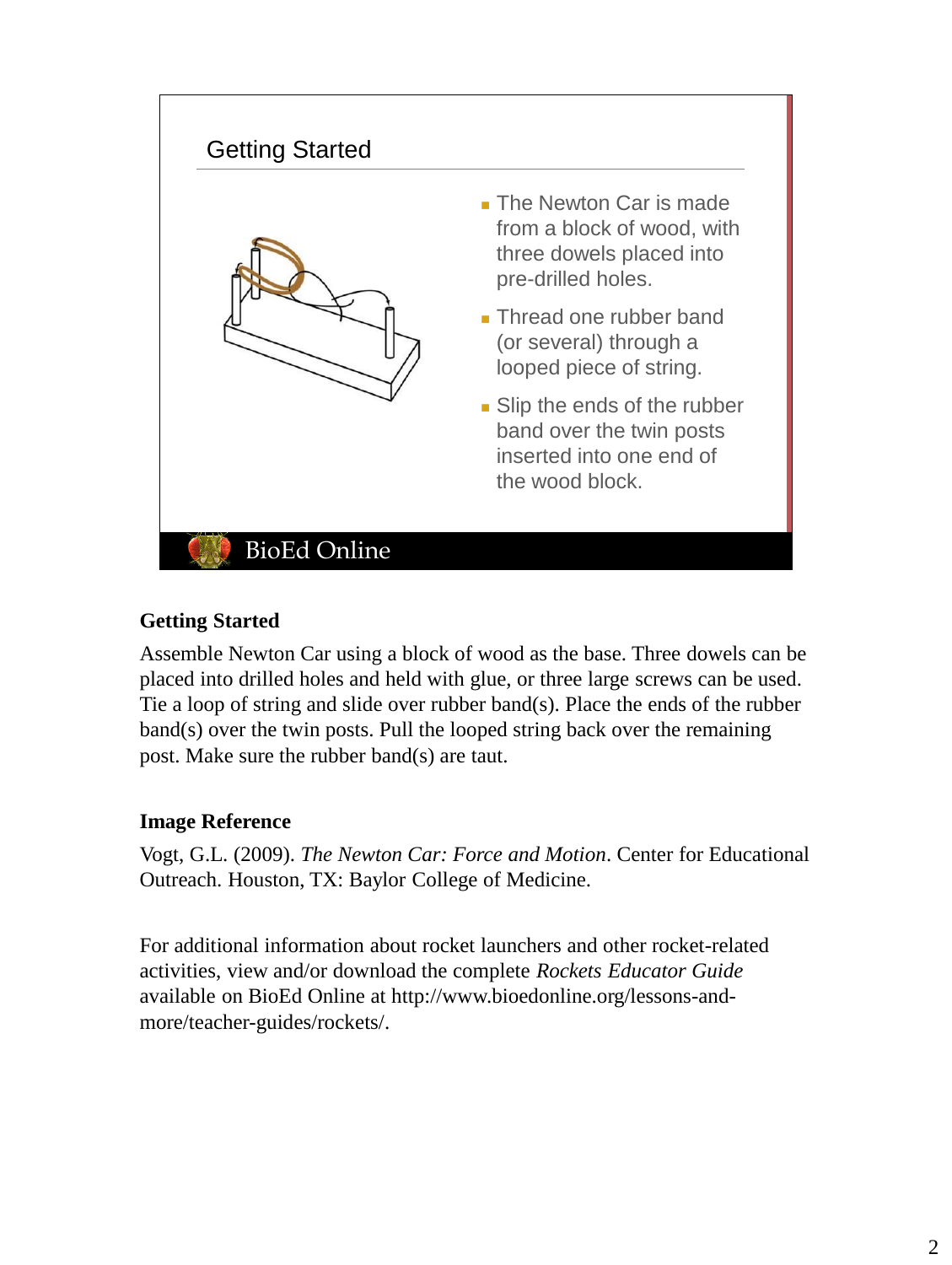

# **Setting Up**

Use an empty pill bottle or fill with water, washers, sand or other objects to change the mass in the bottle. Place bottle in the nook of the rubber band(s), make sure that band(s) are centered on the posts. Distribute straws below the car, making sure they are parallel and placed evenly across a smooth surface. It is helpful to mark the positions of the straws to enable accurate measurement of the distance moved by the car during various trials of the experiment. Place the car on top of one end of the straw "road," with the end of the car with looped string facing toward the straws.

# **Image Reference**

Vogt, G.L. (2009) *The Newton Car: Force and Motion*. Center for Educational Outreach. Houston, Tx: Baylor College of Medicine.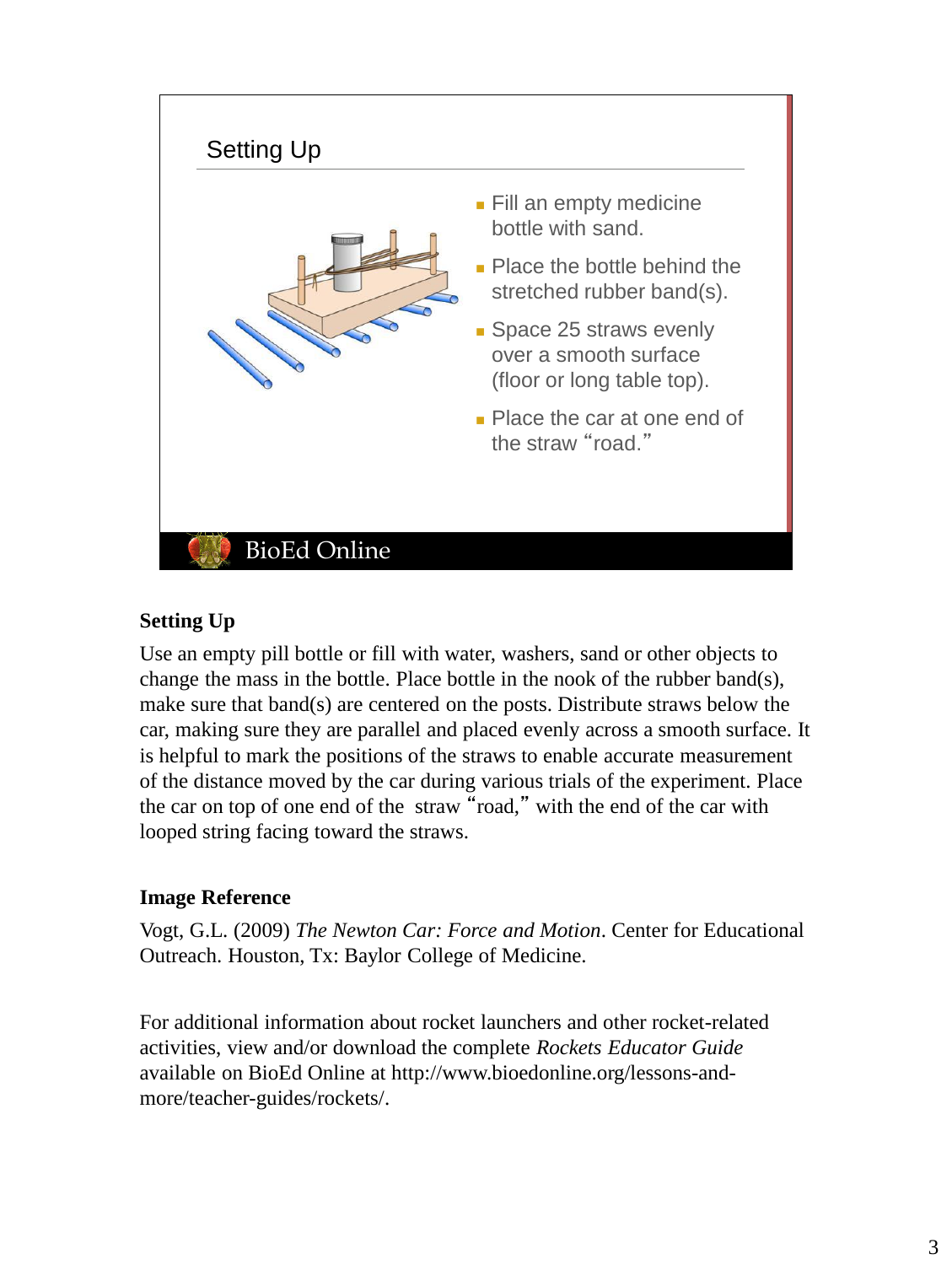

### **Making Motion**

Use scissors to cut string. Another option is to use a match or small lighter to burn through string. Using a match or lighter will produce less friction and physical interference with the car. Make sure that students follow school safety rules and wear any protective equipment needed. When the rubber bands are released, the pill bottle should be thrown off the car, and the car will roll. This is an example of Newton's "Action-Reaction" Law of Motion.

### **Image Reference**

Vogt, G.L. (2009) *The Newton Car: Force and Motion*. Center for Educational Outreach. Houston, Tx: Baylor College of Medicine.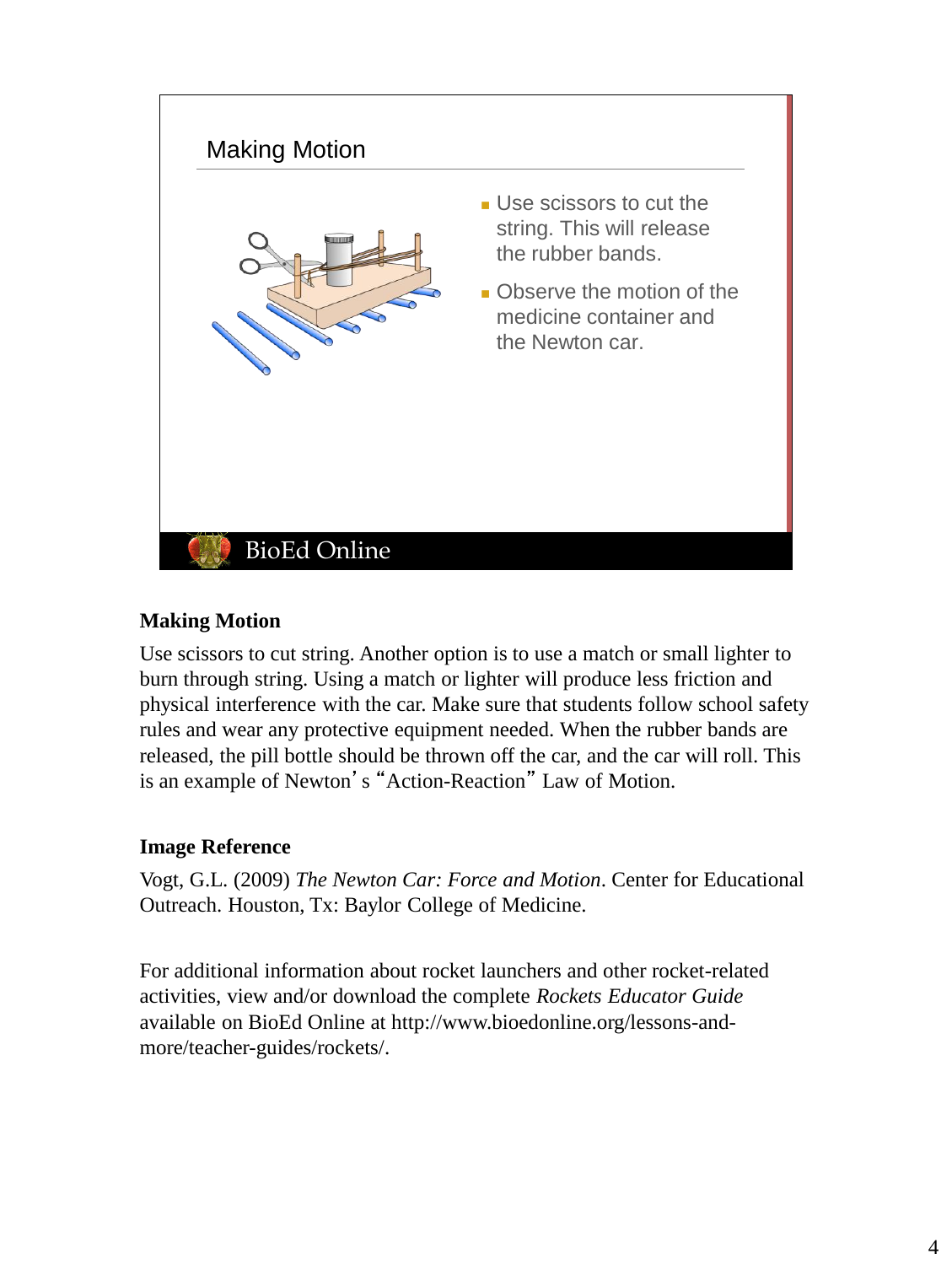| <b>Newton Car Experiment Report</b><br><b>Team Members:</b><br>Number of<br>Rubber<br>Mass of<br><b>Distance Car</b><br><b>Rottle</b><br><b>Bands</b><br><b>Traveled</b> |                                                                                                                                              |                                                                                                                                                                                                                                                   | <b>Extend this investigation</b><br>by changing:             |
|--------------------------------------------------------------------------------------------------------------------------------------------------------------------------|----------------------------------------------------------------------------------------------------------------------------------------------|---------------------------------------------------------------------------------------------------------------------------------------------------------------------------------------------------------------------------------------------------|--------------------------------------------------------------|
| Test<br>Test<br>$\overline{2}$                                                                                                                                           | $\mathbf{1}$<br>$\overline{2}$<br>$\mathbf{1}$                                                                                               | Did the number of rubber<br>bands affect how far the<br>Newton Car moved? Describe<br>what happened.                                                                                                                                              | $\blacksquare$ the number of rubber<br>bands, or             |
| Test<br>$\mathbf{a}$                                                                                                                                                     | $\overline{2}$<br>1<br>$\overline{\mathbf{2}}$<br>Did the mass of the bottle affect how far the Newton Car<br>moved? Describe what happened. |                                                                                                                                                                                                                                                   | $\blacksquare$ the mass inside the<br>medicine bottle.       |
| Construct a bar graph showing how far the Newton Car moved for each test.<br>Tost 1 (1)<br>(2)<br><b>Test 2 (1)</b>                                                      |                                                                                                                                              |                                                                                                                                                                                                                                                   | $\blacksquare$ Measure the distance the<br>car moves.        |
| (2)<br><b>Test 3 (1)</b><br>$^{(2)}$                                                                                                                                     | 0 10 20 30 40 50 60                                                                                                                          | 70 80 90 100 110 120 130 140 150 160 170 180 190 200<br><b>Centimeters Traveled</b><br>On the back of this page write a short statement explaining the relationship<br>between the amount of mass in the bottle, the number of rubber bands used. | • Be sure students change<br>only one variable at a<br>time. |

# **Newton Car Extensions**

Different versions of the experiment can be conducted and graphed. Change one variable at a time, either number of rubber bands or mass inside bottle. Observe change in the distance the car travels with each different variable. Remember to maintain a consistent distribution of straws and the same length of the looped string for all trials.

### **Image Reference**

Vogt, G.L. (2009) *The Newton Car: Force and Motion*. Center for Educational Outreach. Houston, Tx: Baylor College of Medicine.